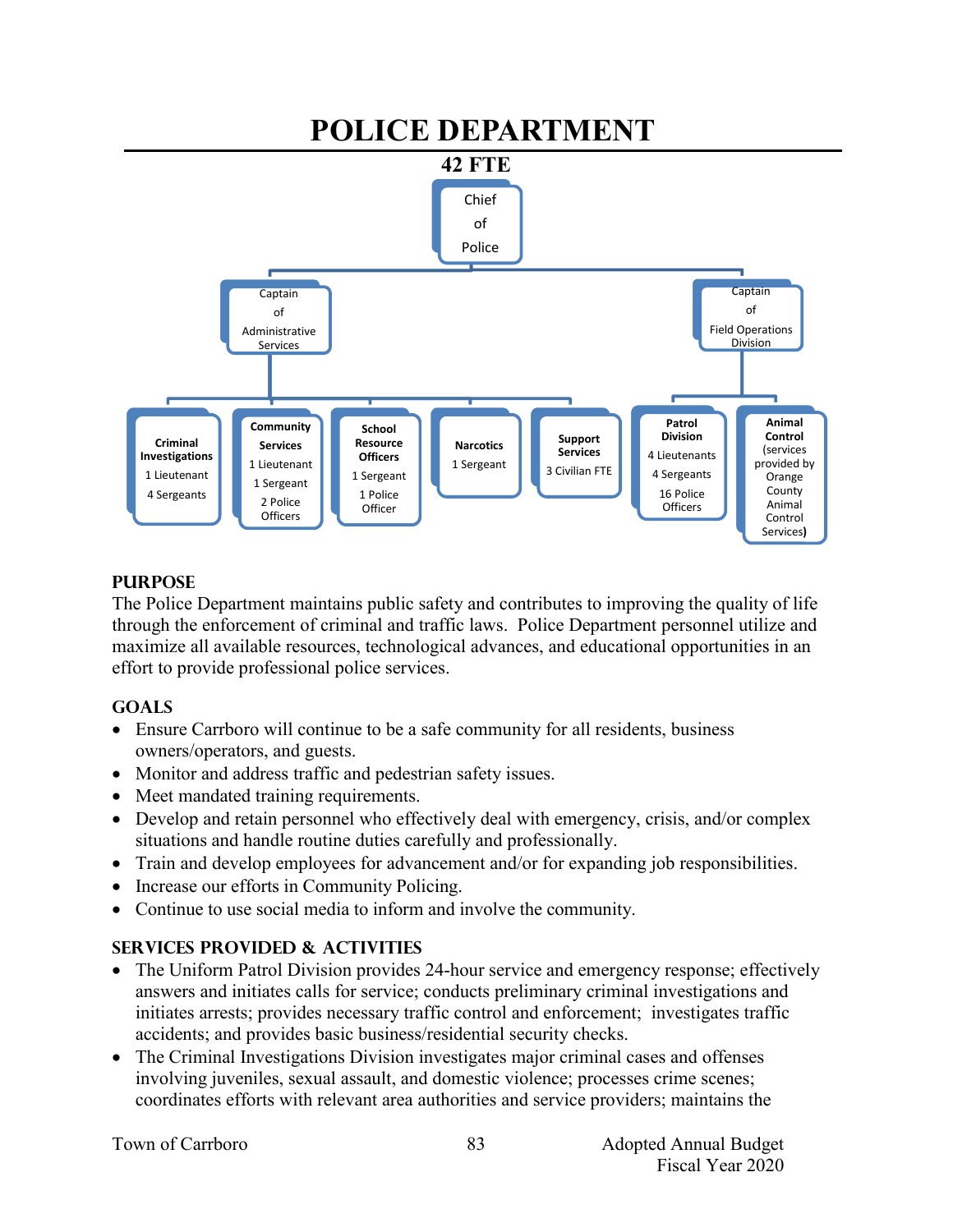evidence/ property room; conducts prospective employee background investigations; and provides on-call service.

- The Community Services Division provides law enforcement and other community-related services; partners with the community to meet specific neighborhood-driven requests for assistance; follows-up on complaints of suspected gang-related activity; initiates narcotics investigations; provides School Resource Officers at McDougle Middle and Carrboro High Schools and works with other schools to enhance safety and security; provides general crime prevention and community watch services; works with business owners to enhance safety and security; and provides other community outreach activities.
- The Administrative Division provides direct service to walk-in visitors, email requests, and telephone inquiries; maintains incident reports and multiple departmental records (including but not limited to warrants, monthly FBI and SBI data reporting, etc.); administers Department budget; answers requests for statistics and analysis; ensures that Department personnel receive appropriate training and adhere to the Department's, Federal, and State policies and procedures; and provides support services to Board of Aldermen, Town staff and other agencies.

## **PREVIOUS YEAR ACCOMPLISHMENTS**

- Met all mandated training goals.
- Partnered with local law enforcement agencies, NC SBI, NC National Guard Narcotics Task Force, US Marshals, US Drug Enforcement Agency, and US Alcohol, Tobacco and Firearms during narcotics investigations thus reducing the number of drug houses and street-level drug sales locations.
- Provided police services during all special events that required them.
- Maintained the number of directed patrols and speed enforcement campaigns involving Uniform Patrol Division.
- Maintained the number of pedestrian safety operations involving Community Services Division.
- Partnered with Public Works and Recreation and Parks staff to provide a safe setting for the Holiday Parade, 4th of July Celebration, Carrboro Day, Carrboro Music Festival, Easter Egg Hunt and several road races.
- All officers trained on Fair and Impartial Policing.
- Implementation of Body Worn Cameras
- Maintained Coffee with A Cop Program for citizens.
- Maintained Pizza with a Cop at Carrboro High School
- Participated in the NCWatch4Me program concerning pedestrian and bicycle safety.
- Successfully filled vacant Police Officer positions.
- Utilized Crime Analyst to provide data and statistical information on police operations.
- Complete NCLM Risk Management Policy Review Process
- Handled high risk call without injury to citizens or officers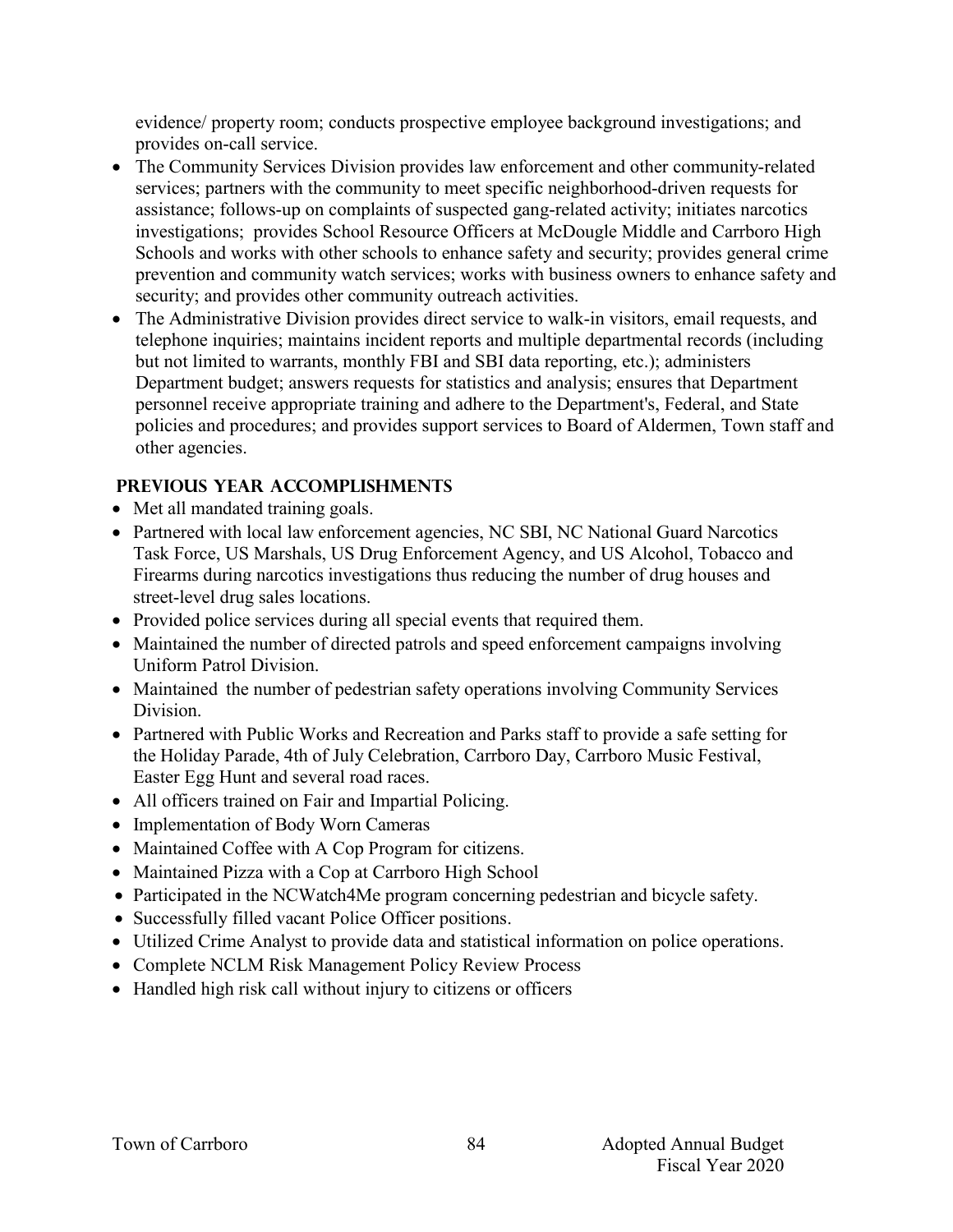## **UPCOMING FISCAL YEAR OBJECTIVES**

- Maintain current fuel consumption.
- Meet mandated training goals.
- Maintain Carrboro's Safety for residents, business owners/operators and visitors.
- Increase the number of directed patrols and speed enforcement campaigns involving Uniform Patrol Division personnel.
- Maintain the number of pedestrian safety operations involving Community Services Division personnel.
- Reduce the number of traffic accidents.
- Continue management/leadership training for supervisors.
- Reduce the number of known drug houses and street-level drug sales locations.
- Obtain new or enhanced revenue sources.
- Maintain current staffing levels.
- Continue partnership with Public Works and Recreation and Parks staff to provide a safe setting for all special events.
- Successfully promote internal candidates for Captain and Sergeant through internal assessment

## **BOARD PRIORITIES**

Enhance and sustain quality of life/place issues for everyone. Improve walkability and public transportation.

## **OBJECTIVES**

- 1. Maintain Carrboro's safety for residents.
- 2. Reduce number of traffic accidents.
- 3. Maintain pedestrian safety operations.
- 4. Increase bicycle safety operations.
- 5. Maintain Carrboro's safety for residents by reducing open air drug market.
- 6. Increase Community Service outreach.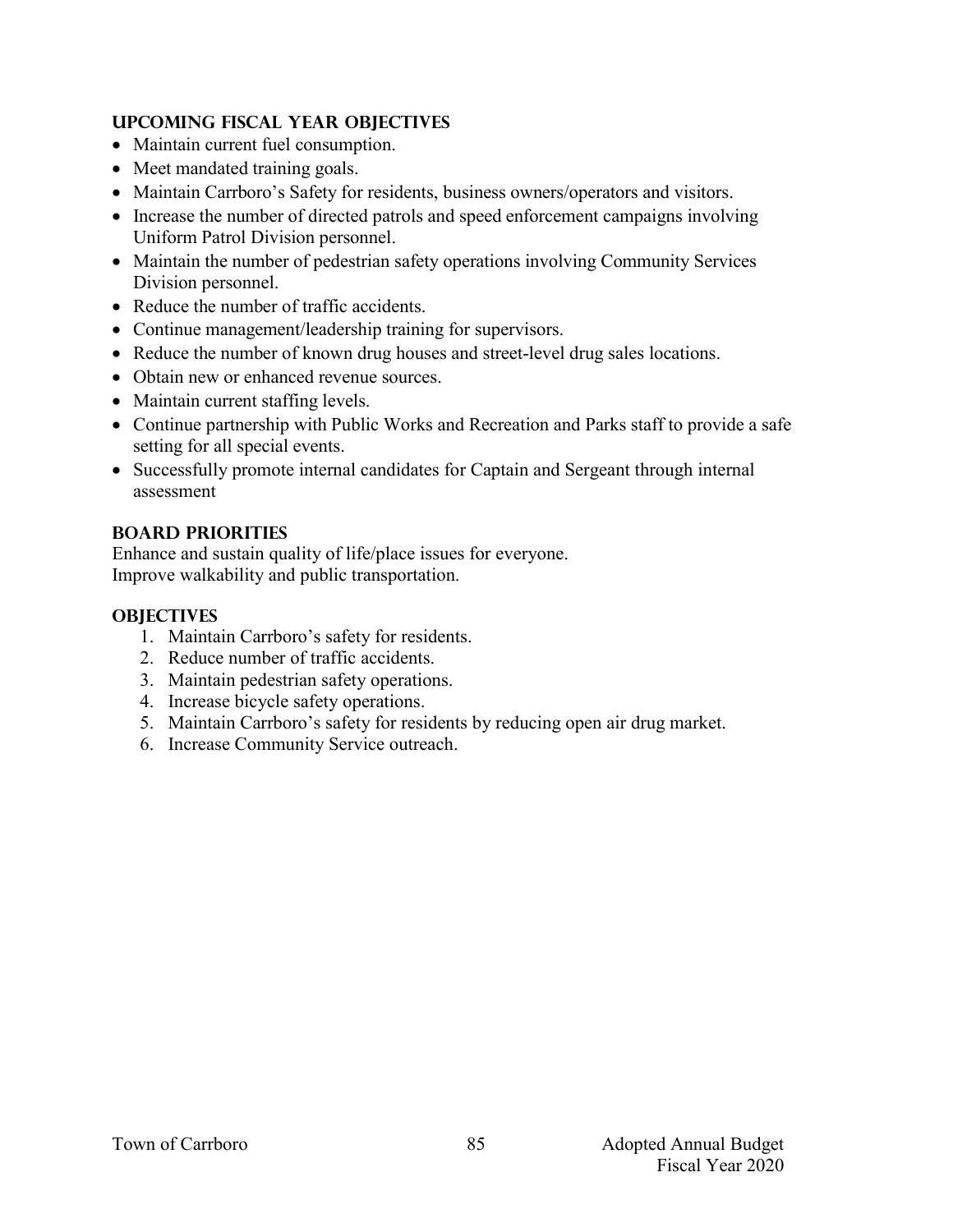### **Performance Measures**

|                                                                  | FY 2016-17<br><b>ACTUAL</b> | FY 2017-18<br><b>ACTUAL</b> | FY2018-19<br><b>ESTIMATED</b> | <b>FY2019-20</b><br><b>PROJECTED</b> |
|------------------------------------------------------------------|-----------------------------|-----------------------------|-------------------------------|--------------------------------------|
| Calls for Service                                                | 24,547                      | 23,825                      | 23,756                        | 23,875                               |
| <b>Motor Vehicle Accidents</b>                                   | 514                         | 466                         | 480                           | 470                                  |
| Criminal Arrests                                                 | 458                         | 488                         | 479                           | 467                                  |
| Pedestrian Crossing<br><b>Citations Issued</b>                   | 26                          | 13                          | 18                            | 14                                   |
| <b>Bicycle Traffic Operations</b>                                | $\theta$                    | $\boldsymbol{0}$            | $\overline{4}$                | 4                                    |
| Pedestrian Safety Operations                                     | 9                           | $\overline{2}$              | $\overline{4}$                | 5                                    |
| Narcotics Arrests                                                | 79                          | 81                          | 55                            | 70                                   |
| <b>Community Events</b><br>Involvement                           | 108                         | 87                          | 77                            | 80                                   |
| Percent Change in Pedestrian<br><b>Safety Operations</b>         | 50%<br>Increase             | 78%<br>Decrease             | 100% Increase                 | 25% Increase                         |
| Percent Change in Pedestrian<br><b>Crossing Citations Issued</b> | 38%<br>Decrease             | 50%<br>Decrease             | 38% Decrease                  | 22% Decrease                         |
| Percent Change in Bicycle<br><b>Traffic Operations</b>           | $0\%$ Change                | 0% Change                   | 400% Change                   | $0\%$ Change                         |

# **Department Budget Summary**

## **Budget summary for police department**

|                       | 2017-18<br>Actual | 2018-19<br><b>Adopted</b><br><b>Budget</b> | FY 2019-20<br><b>Adopted</b><br><b>Budget</b> | <b>Pct Change</b> |
|-----------------------|-------------------|--------------------------------------------|-----------------------------------------------|-------------------|
| Personnel             | 3,253,762         | 3,318,393                                  | 3,480,230                                     | 4.9%              |
| <b>Operating</b>      | 399,560           | 543,395                                    | 451,678                                       | $-16.9%$          |
| <b>Capital Outlay</b> | 248,337           | 4,000                                      | $\theta$                                      | $-100.0\%$        |
| <b>TOTAL</b>          | \$3,901,659       | \$3,865,788                                | \$3,931,908                                   | 1.7%              |

## **CHANGES IN BUDGET FROM PRIOR YEAR ADOPTED BUDGET:**

Increase in Personnel costs due to salary and insurance adjustments. Operating expenses decreased in departmental and vehicle supplies, fuel and uniform costs.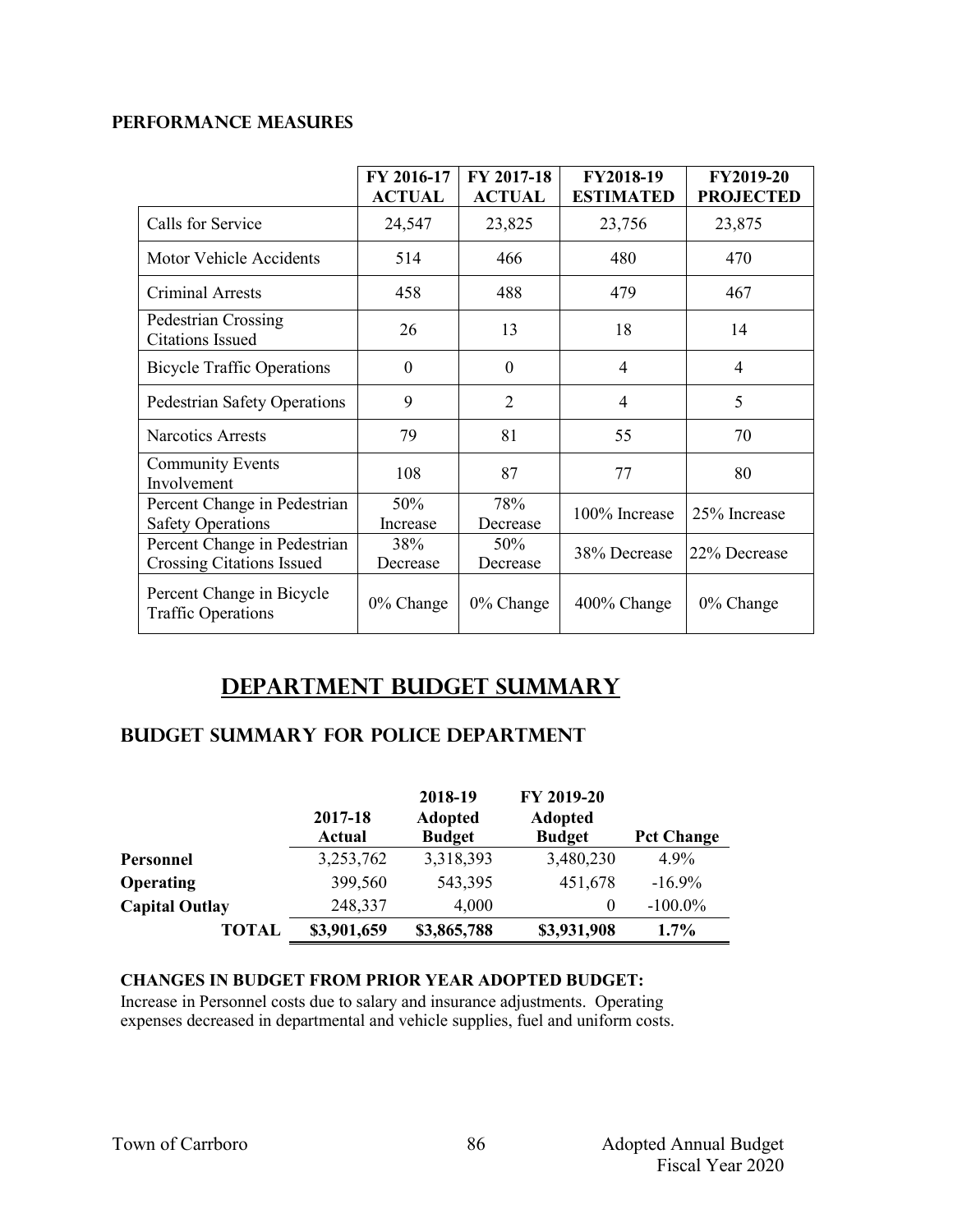# **Division Level Summaries**

## **Budget summary for police administration**

|                  |              | 2017-18<br>Actual | 2018-19<br><b>Adopted</b><br><b>Budget</b> | FY 2019-20<br>Adopted<br><b>Budget</b> | <b>Pct Change</b> |
|------------------|--------------|-------------------|--------------------------------------------|----------------------------------------|-------------------|
| Personnel        |              | 593,135           | 570,862                                    | 638,485                                | 11.8%             |
| <b>Operating</b> |              | 43,808            | 75,556                                     | 48,260                                 | $-36.1\%$         |
|                  | <b>TOTAL</b> | \$636,943         | \$646,418                                  | \$686,745                              | $6.2\%$           |

**CHANGES IN BUDGET FROM PRIOR YEAR ADOPTED BUDGET:**

Increase in Personnel costs due to salary and insurance adjustments.

## **Budget summary for police Patrol**

|                       | 2017-18<br><b>Actual</b> | 2018-19<br><b>Adopted</b><br><b>Budget</b> | FY 2019-20<br><b>Adopted</b><br><b>Budget</b> | <b>Pct Change</b> |
|-----------------------|--------------------------|--------------------------------------------|-----------------------------------------------|-------------------|
| Personnel             | 1,780,786                | 1,745,605                                  | 1,858,700                                     | $6.5\%$           |
| <b>Operating</b>      | 212,526                  | 287,566                                    | 222,484                                       | $-22.6%$          |
| <b>Capital Outlay</b> | 248,337                  | 4,000                                      | $\theta$                                      | $-100.0\%$        |
| <b>TOTAL</b>          | \$2,241,649              | \$2,037,171                                | \$2,081,184                                   | $2.2\%$           |

### **CHANGES IN BUDGET FROM PRIOR YEAR ADOPTED BUDGET:**

Increase in Personnel costs due to salary and insurance adjustments. Operating expenses decreased in departmental and vehicle supplies, fuel and uniform costs.